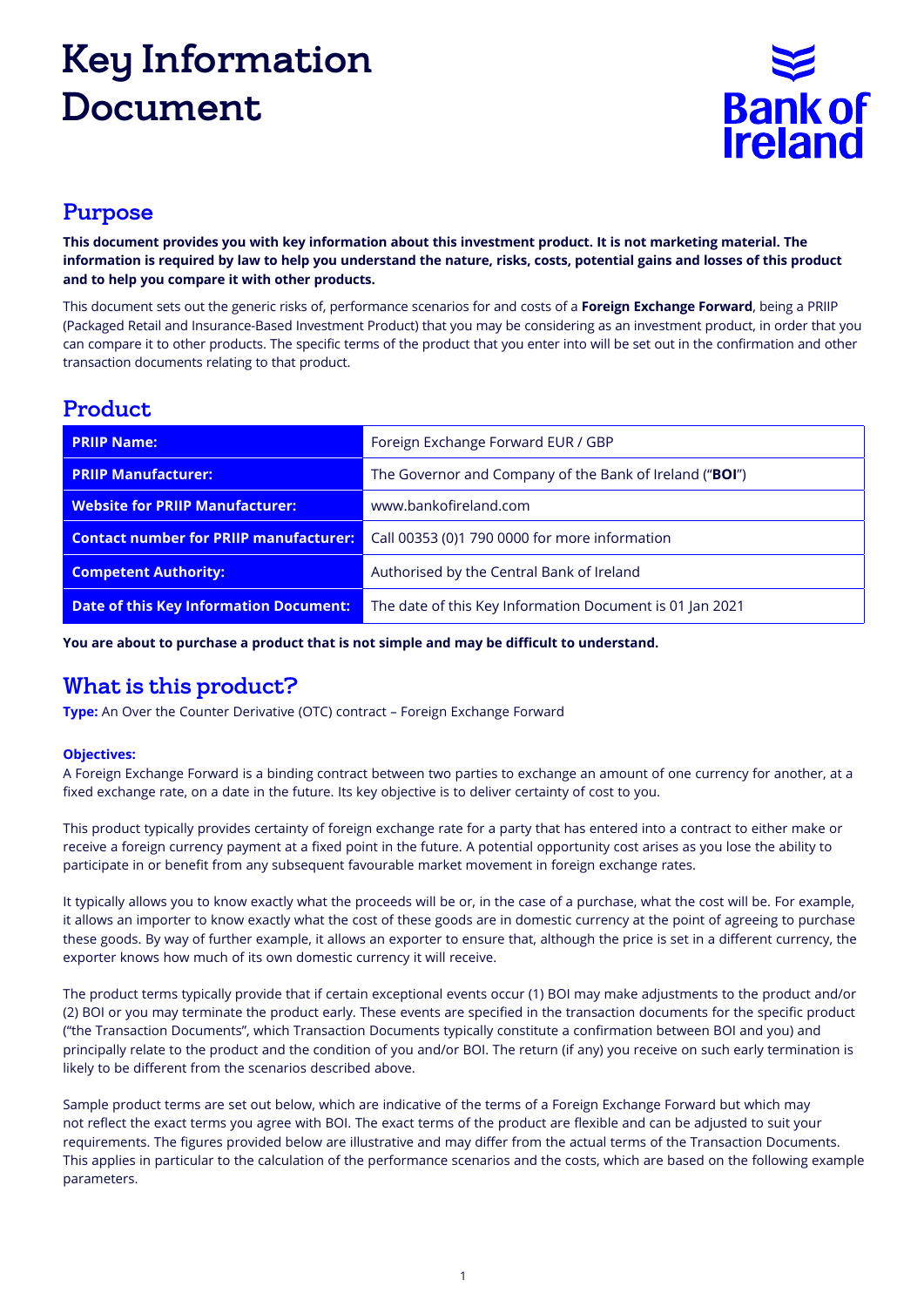| <b>Fixed term</b>                            | 19/11/2020 to 19/02/2021 | <b>Exchange rate</b>         | 0.9085   |
|----------------------------------------------|--------------------------|------------------------------|----------|
| <b>Amount payable by BOI</b> $\in$ 1,000,000 |                          | <b>Amount payable by you</b> | £908,500 |

**Intended retail investor:** This product is intended for retail investors for the purpose of hedging foreign exchange risk for nonspeculative purposes.

**Term:** The length of the Foreign Exchange Forward will depend on how long you wish to agree with BOI and will be agreed before you enter into the Foreign Exchange Forward. It is a bilateral agreement that cannot ordinarily be terminated unilaterally by either you or BOI. Typically, the Foreign Exchange Forward cannot be automatically terminated.

#### What are the risks and what could I get in return?

| <b>Lower Risk</b> |  |  |  | <b>Higher Risk</b> |  |
|-------------------|--|--|--|--------------------|--|
|                   |  |  |  |                    |  |

The risk indicator assumes you keep the product until its termination date. You may not be able to end your product early. You may have to pay significant extra costs to end your product early. You may not be able to end your product easily or you may have to end your product at a price that significantly impacts on the performance of your product.

The summary risk indicator is a guide to the level of risk of this product compared to other products. It shows how likely it is that the product will lose money because of movements in the markets or because we are not able to pay you. We have classified this product as 7 out of 7, which is the highest risk class. This classification rates the potential losses from future performance at a very high level, and poor market conditions are very likely to impact your return in the event of an early termination of this product. Additional materially relevant risks of this product are outlined in **BOI's Terms of Business** and in our **'Managing FX Exposure'**  document. This product does not include any protection from future market performance so you could incur significant losses. If we are not able to pay you what is owed, you could incur significant losses.

**Performance scenarios: Market developments in the future cannot be accurately predicted. The scenarios shown are only an indication of some of the possible outcomes based on recent returns/losses. Actual returns could be lower.** This table shows the money you could get back or pay on the termination date, under different scenarios, assuming a nominal value of €1,000,000. The scenarios shown illustrate how your investment could perform. You can compare them with the scenarios of other products. The scenarios presented are an estimate of future performance based on evidence from the past, and are not an exact indicator. What you get will vary depending on how the market performs and how long you keep the investment/product. The stress scenario shows what you might get back or pay in extreme market circumstances, and it does not take into account the situation where we are not able to pay you. This product cannot be easily ended. This means it is difficult to estimate how much you would get if you end before maturity. You will either be unable to end early or you will have to pay high costs or make a large loss if you do so. The figures shown include all the costs of the product itself, but may not include all the costs that you pay to your advisor or distributor. The figures do not take into account your personal tax situation, which may also affect how much you get back.

| <b>Scenarios</b>                     |                                                      | <b>Maturity Date</b> | 3 years | 5 years |
|--------------------------------------|------------------------------------------------------|----------------------|---------|---------|
| <b>Stress</b>                        | What you might get back or pay after<br><b>costs</b> | $-6313,300$          | N/A     | N/A     |
| <b>Scenario</b>                      | Average return/loss over nominal<br>amount each year | $-31.33%$            | N/A     | N/A     |
| Unfavourable<br><b>Scenario</b>      | What you might get back or pay after<br>costs        | $-62,000$            | N/A     | N/A     |
|                                      | Average return/loss over nominal<br>amount each year | $-6.20%$             | N/A     | N/A     |
| <b>Moderate</b><br><b>Scenario</b>   | What you might get back or pay after<br><b>COSTS</b> | $-£12,200$           | N/A     | N/A     |
|                                      | Average return/loss over nominal<br>amount each year | $-1.22%$             | N/A     | N/A     |
| <b>Favourable</b><br><b>Scenario</b> | What you might get back or pay after<br><b>COSTS</b> | €38,000              | N/A     | N/A     |
|                                      | Average return/loss over nominal<br>amount each year | 3.80%                | N/A     | N/A     |

#### Performance Scenarios Nominal amount €1,000,000

In the above table and in each case, average return/loss is calculated as the Foreign Exchange Forward's market value under each scenario divided by the Nominal amount of €1,000,000.